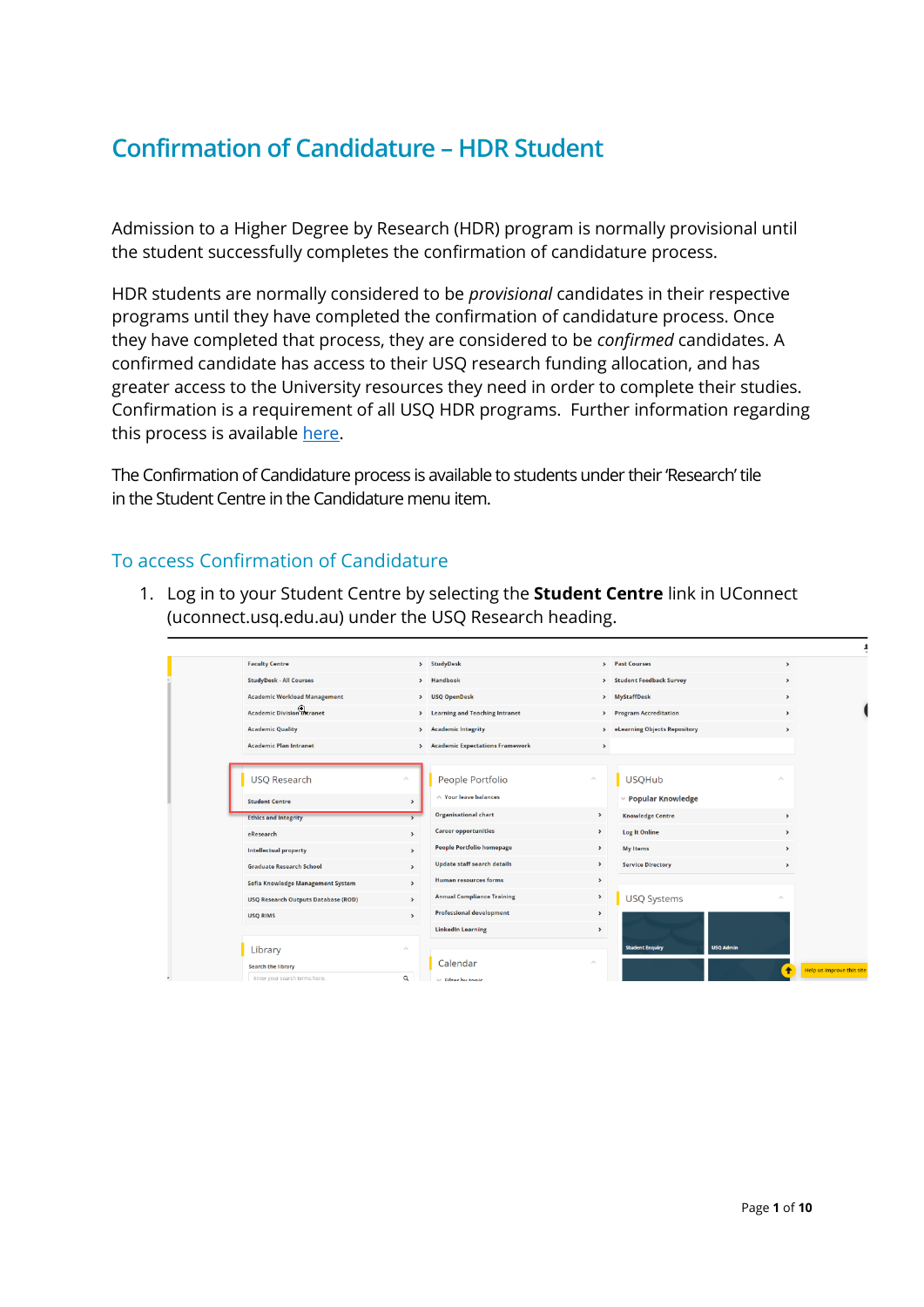2. Click on the Research tile.



This will open the 'Candidature Overview' page as shown below.

| $\leq$ Exit                        |                                    | WUSQ                           |                            |                      |                   |
|------------------------------------|------------------------------------|--------------------------------|----------------------------|----------------------|-------------------|
| <b>Candidature Overview</b>        |                                    | <b>Candidature Overview</b>    |                            |                      |                   |
| <b>Confirmation of Candidature</b> | $\checkmark$                       |                                |                            |                      |                   |
| Candidature                        | $\checkmark$<br><b>Student ID</b>  | - Doctor of Philosophy         |                            |                      |                   |
|                                    | <b>Candidate Number</b>            |                                |                            |                      |                   |
|                                    | <b>Thesis Title</b>                |                                |                            |                      |                   |
|                                    | Supervisors                        |                                |                            |                      |                   |
|                                    |                                    | <b>Provisional Candidate</b>   | <b>Confirmed Candidate</b> |                      | Under Examination |
|                                    |                                    | ▴<br>$\div$ Other Candidatures |                            |                      |                   |
|                                    | Program                            | <b>Candidate Number</b>        |                            |                      |                   |
|                                    | <b>DBusinessAdmin</b>              |                                | Switch                     |                      |                   |
|                                    | $\overline{\mathbf{v}}$ Milestones |                                |                            |                      |                   |
|                                    | Program                            | <b>Description</b>             | <b>Milestone Title</b>     | <b>Date Required</b> |                   |
|                                    | <b>DBAR</b>                        | Confirmation of Candidature    |                            | 14/07/2020           |                   |
|                                    | <b>DPHD</b>                        | Confirmation of Candidature    |                            | 22/02/2022           |                   |
|                                    |                                    |                                |                            |                      |                   |

(Note: Student name, candidate number, thesis title, Supervisors will be populated with your information. These have been hidden in this document for privacy reasons).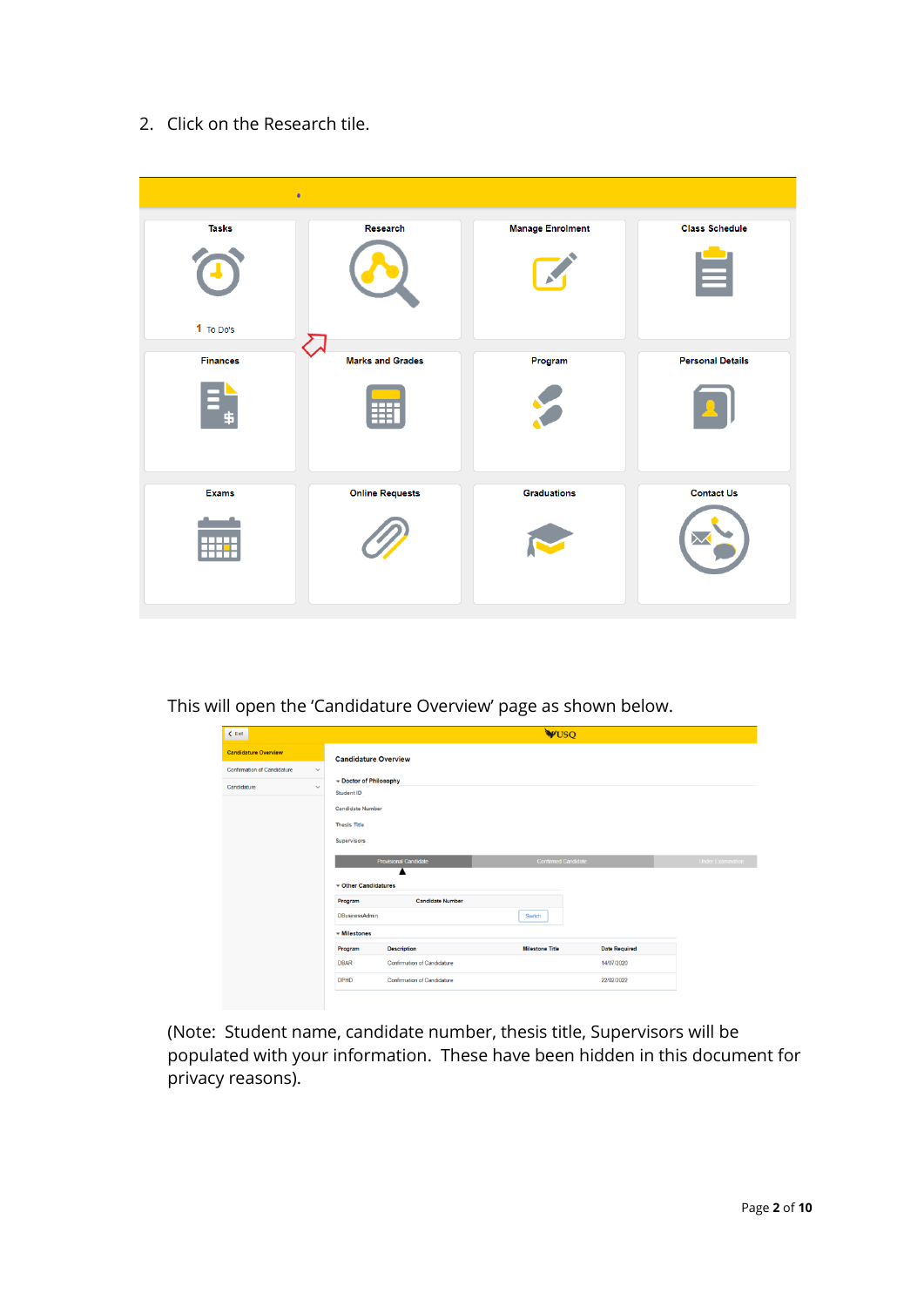3. Click on Confirmation of Candidature menu (left hand side) and select 'Start your proposal'



This will open the page as shown below. You will see that each Confirmation Step is at a Progress status of 'Not Started'. As you progress through the tasks under each step, the Progress status will change to reflect your completion of these tasks.

| $\leq$ Exit                        |                                    |             |  |               |  |
|------------------------------------|------------------------------------|-------------|--|---------------|--|
| Candidature Overview               | <b>Start vour proposal</b>         |             |  |               |  |
| <b>Confirmation of Candidature</b> | $\mathcal{N}_\mathrm{L}$           |             |  |               |  |
| Start your proposal                | Doctor of Philosophy<br>Student ID |             |  |               |  |
| Resource Requirement Plan          | <b>Candidate Number</b>            |             |  |               |  |
| Request panel scheduling           | <b>Thesis Title</b>                |             |  |               |  |
| Thesis Proposal Submission         |                                    |             |  |               |  |
| <b>Evaluation and Feedback</b>     | <b>Supervisors</b><br>$\mathbf{r}$ | な           |  |               |  |
| Candidature                        | <b>Confirmation Step</b><br>$\sim$ | Progress    |  |               |  |
|                                    | Start your proposal                | Not Started |  | Y.            |  |
|                                    | Resource Requirement Plan          | Not Started |  | ž.            |  |
|                                    | Request panel scheduling           | Not Started |  | >             |  |
|                                    | Thesis Proposal Submission         | Not Started |  | $\mathcal{P}$ |  |
|                                    | Evaluation and Feedback            | Not Started |  | >             |  |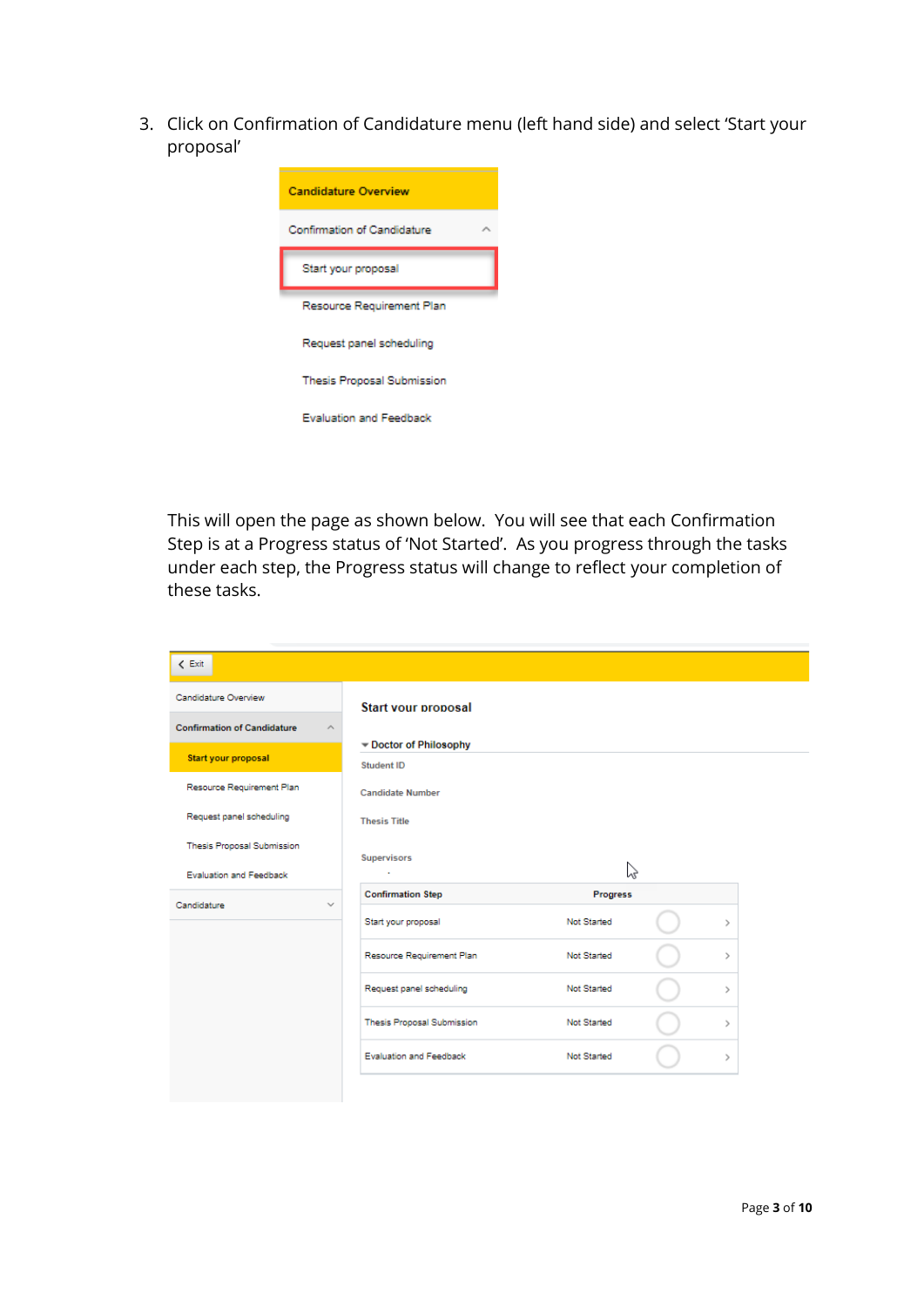- 4. **Confirmation Step 1 – Start your proposal -** Select 'Start your proposal' and you will see the tasks that are required to be completed to start your confirmation process. You are able to perform the following tasks on this page:
	- Submit a request to change Thesis title
	- Add Thesis Abstract
	- Select Type of Thesis
	- Propose seminar presentation location
	- Submit responses to your supervisor regarding safety risks, intellectual property considerations
	- Complete your library, research integrity and ethics training modules

| $\langle$ Exit                        | <b>WUSO</b>                                                                                                                                                                                                                                  |  |
|---------------------------------------|----------------------------------------------------------------------------------------------------------------------------------------------------------------------------------------------------------------------------------------------|--|
| Candidature Overview                  | Start your proposal 0                                                                                                                                                                                                                        |  |
| Confirmation of Candidature<br>$\sim$ |                                                                                                                                                                                                                                              |  |
| <b>Start your proposal</b>            | - Doctor of Philosophy<br>Student ID                                                                                                                                                                                                         |  |
| Resource Requirement Plan             | <b>Candidate Number</b>                                                                                                                                                                                                                      |  |
| Request panel scheduling              | ----------<br>Thesis Title                                                                                                                                                                                                                   |  |
| Thesis Proposal Submission            | <b>Supervisors</b>                                                                                                                                                                                                                           |  |
| Evaluation and Feedback               | <b>Thesis Outline</b>                                                                                                                                                                                                                        |  |
| Candidature<br>$\sim$                 | Candidates should ensure they adhere to the Culdistics for Confirmation of Candidature Proposal (PDF 161KB) when preparing thair thesis proposal. To facilitate the, a Confirmation of Condition Proposal Templates (DDTX 45KB<br>mandatory. |  |
|                                       | Revised Thesis Title                                                                                                                                                                                                                         |  |
|                                       |                                                                                                                                                                                                                                              |  |
|                                       | <b>Thesis Abstract</b>                                                                                                                                                                                                                       |  |
|                                       |                                                                                                                                                                                                                                              |  |
|                                       |                                                                                                                                                                                                                                              |  |
|                                       |                                                                                                                                                                                                                                              |  |
|                                       | Type of Thecic<br>$\checkmark$                                                                                                                                                                                                               |  |
|                                       | Proposed Presentation Location                                                                                                                                                                                                               |  |
|                                       | v<br>Preparation                                                                                                                                                                                                                             |  |
|                                       | Will your project require the use of hazardous chemicals, artificially genetically modified organisms, or heavy equipment?                                                                                                                   |  |
|                                       | $\bigcirc$ No                                                                                                                                                                                                                                |  |
|                                       | Have you developed a plan for the disbursement and determination of Intellectual Property?<br>$\bigcirc$ No                                                                                                                                  |  |
|                                       | Library Skills Researchers Tutorial<br>Not Started                                                                                                                                                                                           |  |
|                                       | Library Skills Researchers Tutorial >                                                                                                                                                                                                        |  |
|                                       | Research Integrity Module<br>Not Started                                                                                                                                                                                                     |  |
|                                       | Research Integrity Module ><br><b>Ethios Module</b>                                                                                                                                                                                          |  |
|                                       | Not Started V<br>Ethics Module >                                                                                                                                                                                                             |  |
|                                       |                                                                                                                                                                                                                                              |  |
|                                       | Save                                                                                                                                                                                                                                         |  |
|                                       |                                                                                                                                                                                                                                              |  |
|                                       | Back to List                                                                                                                                                                                                                                 |  |
|                                       |                                                                                                                                                                                                                                              |  |

5. Not all tasks are required to be completed at once. You may Save and return to complete at a later date. To return to the Confirmation of Candidature steps, select 'Back to List' button at the bottom of the page.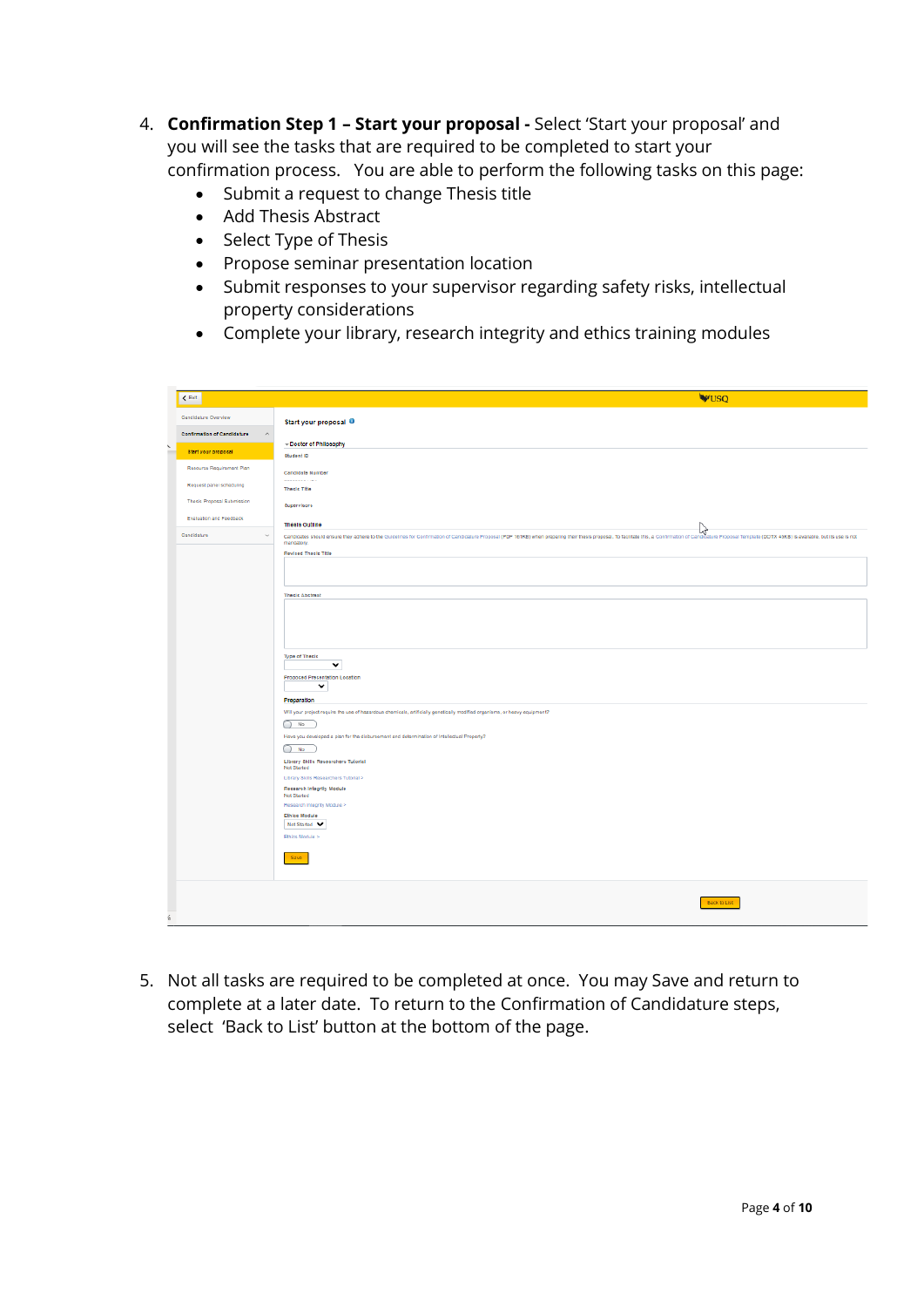6. **Confirmation Step 2 - Resource Requirement Plan**. Select Resource Requirement Plan and you will be able to complete your proposed requirements for resources throughout your candidature. Dependent upon whether you are in a Masters, Doctoral, Low-cost or High-cost program of study, a USQ Funding Allocation amount will appear at the top of the plan.



7. **Confirmation Step 3 – Request Panel Scheduling.** If you are ready to request your panel to be scheduled, please select the Request Panel Scheduling step. You will see the following warnings in a yellow box if you have not completed the required steps or information prior to request to schedule your panel.

| $\leq$ Exit                                                                | <b>WUSQ</b>                                                                                                                                                                                                                                                                                                                                  |  |
|----------------------------------------------------------------------------|----------------------------------------------------------------------------------------------------------------------------------------------------------------------------------------------------------------------------------------------------------------------------------------------------------------------------------------------|--|
| <b>Candidature Overview</b>                                                | <b>Request panel scheduling</b>                                                                                                                                                                                                                                                                                                              |  |
| $\overline{\phantom{a}}$<br><b>Confirmation of Candidature</b><br>$\wedge$ |                                                                                                                                                                                                                                                                                                                                              |  |
| Start your proposal                                                        | -Doctor of Philosophy<br>Student ID                                                                                                                                                                                                                                                                                                          |  |
| <b>Resource Requirement Plan</b>                                           | <b>Candidate Number</b>                                                                                                                                                                                                                                                                                                                      |  |
| <b>Request panel scheduling</b>                                            | <b>Thesis Title</b>                                                                                                                                                                                                                                                                                                                          |  |
| <b>Thesis Proposal Submission</b>                                          | <b>Supervisors</b>                                                                                                                                                                                                                                                                                                                           |  |
| <b>Evaluation and Feedback</b>                                             | <b>Panel Details</b>                                                                                                                                                                                                                                                                                                                         |  |
| Candidature<br>$\checkmark$                                                |                                                                                                                                                                                                                                                                                                                                              |  |
|                                                                            | The following information needs to be provided before a panel can be scheduled<br>- Thesis Type<br>- Thesis Abstract<br>• Proposed Presentation Location<br>V<br>The following training modules must be completed before a panel can be scheduled<br>- Library Skills Researchers Tutorial<br>- Research Integrity Module<br>- Ethics Module |  |
|                                                                            | Request Panel scheduling                                                                                                                                                                                                                                                                                                                     |  |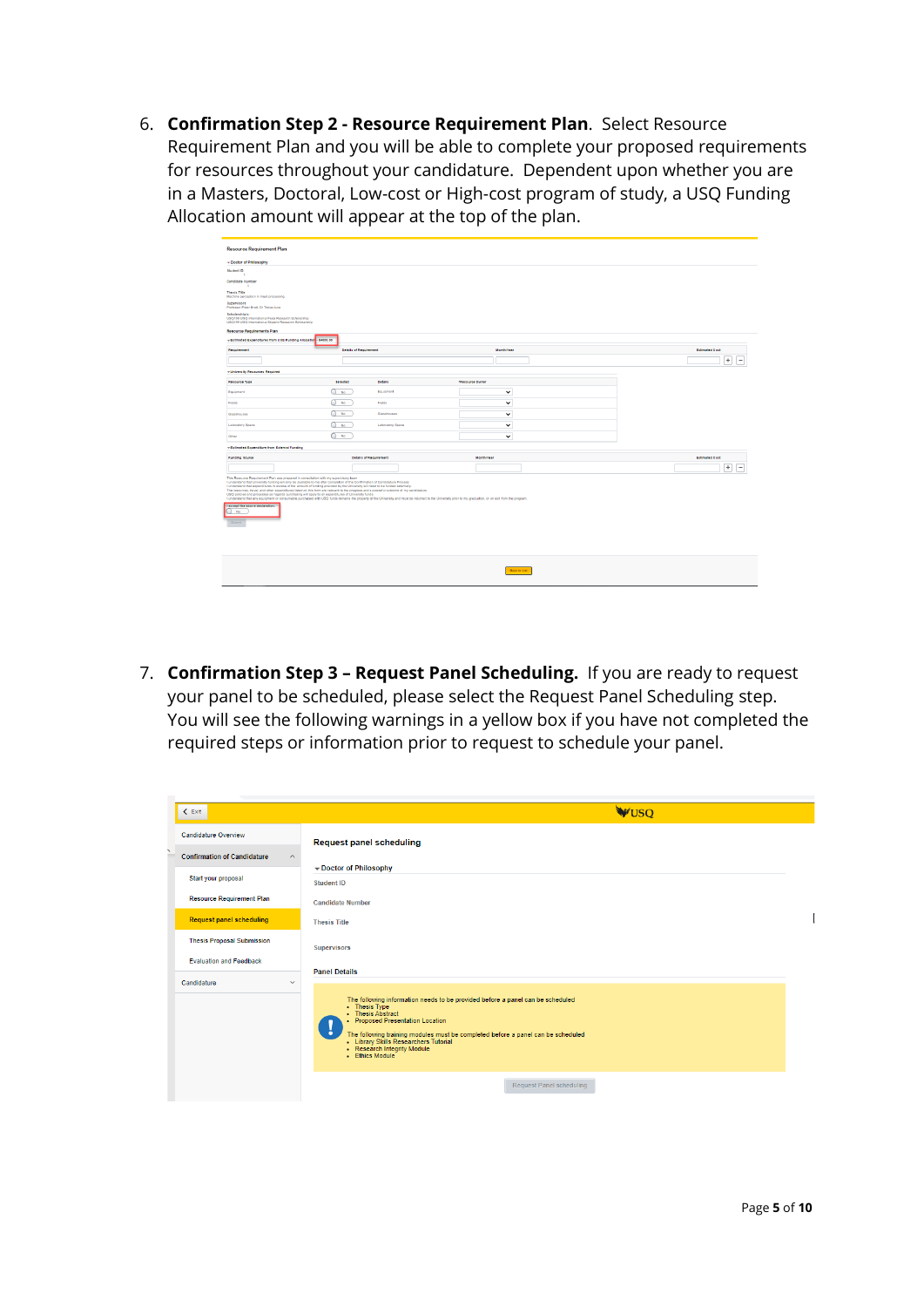If you have completed all the required steps, you will be able to submit the following request for a panel to be scheduled by selecting the 'Request Panel Scheduling' button:

| < Research                                    | <b>WUSQ</b>                                                                                       |
|-----------------------------------------------|---------------------------------------------------------------------------------------------------|
| <b>Candidature Overview</b>                   | <b>Request panel scheduling</b>                                                                   |
| <b>Confirmation of Candidature</b><br>$\land$ | Jennifer Bowman                                                                                   |
| Start your proposal                           | -Master of Science (Research)<br><b>Student ID</b>                                                |
| <b>Resource Requirement Plan</b>              | 0061134738<br><b>Candidate Number</b>                                                             |
| <b>Request panel scheduling</b>               | 000000003829<br><b>Thesis Title</b>                                                               |
| Thesis Proposal Submission                    | Is there evidence of repetition compulsion in careers counselling dialogue?<br><b>Supervisors</b> |
| <b>Evaluation and Feedback</b>                | Professor Peter McIlveen<br>Scholarship/s:<br>USQ021 USQ Postgraduate Research Scholarship        |
| $\checkmark$<br>Candidature                   | <b>Panel Details</b>                                                                              |
|                                               | Sorry, your panel has not been scheduled yet.<br><b>Request Panel scheduling</b>                  |
|                                               |                                                                                                   |

You can check anytime to see if your panel has been scheduled. If it is still being finalised by your supervisor and GRS team, you will see the following message in your 'Request panel scheduling' menu item.

|              | $<$ Exit                                                      | <b>WUSO</b><br>$\overline{\mathbb{Q}}$                                                            |
|--------------|---------------------------------------------------------------|---------------------------------------------------------------------------------------------------|
| $\checkmark$ | Candidature Overview                                          | <b>Request panel scheduling</b>                                                                   |
|              | <b>Confirmation of Candidature</b><br>$\widehat{\phantom{a}}$ | Jennifer Bowman                                                                                   |
|              | Start your proposal                                           | -Master of Science (Research)<br><b>Student ID</b>                                                |
|              | <b>Resource Requirement Plan</b>                              | 0061134738<br><b>Candidate Number</b>                                                             |
|              | <b>Request panel scheduling</b>                               | 000000003829<br><b>Thesis Title</b>                                                               |
|              | Pre-panel                                                     | Is there evidence of repetition compulsion in careers counselling dialogue?<br><b>Supervisors</b> |
|              | <b>Evaluation and Feedback</b>                                | Professor Peter McIlveen<br>Scholarship/s:<br>USQ021 USQ Postgraduate Research Scholarship        |
|              | Candidature<br>$\checkmark$                                   | <b>Panel Details</b>                                                                              |
|              |                                                               | Sorry, your panel has not been scheduled yet.                                                     |
|              |                                                               |                                                                                                   |
|              |                                                               |                                                                                                   |
| $n +$        |                                                               | Back to List                                                                                      |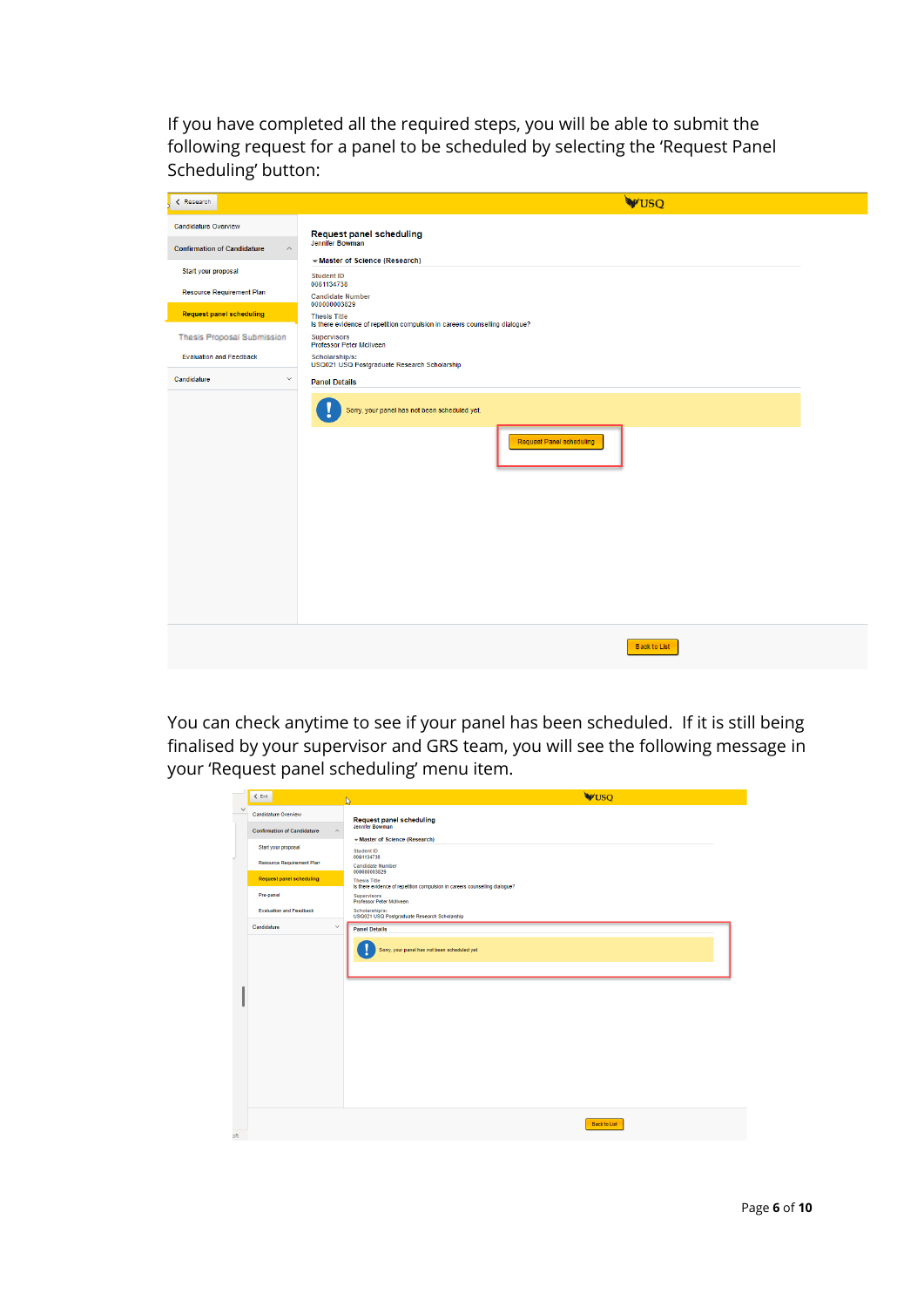Once your Principal Supervisor has nominated your Panel Chair and panel members, and the GRS team has arranged the seminar details, you will be notified and be able to view your scheduled seminar under the 'Request Panel Scheduling' menu item.

|                                    | <b>WUSO</b>                                                                                                                                                                                                                                                                                                               |
|------------------------------------|---------------------------------------------------------------------------------------------------------------------------------------------------------------------------------------------------------------------------------------------------------------------------------------------------------------------------|
| Candidature Overvisi               | <b>Request panel scheduling</b>                                                                                                                                                                                                                                                                                           |
| <b>Confirmation of Candidature</b> | $\widehat{\phantom{a}}$                                                                                                                                                                                                                                                                                                   |
| Start your proposal                | - Doctor of Philosophy<br>Student ID                                                                                                                                                                                                                                                                                      |
| Resource Requirement Plan          | <b>Candidate Number</b>                                                                                                                                                                                                                                                                                                   |
| <b>Request panel scheduling</b>    | <b>Thesis Title</b>                                                                                                                                                                                                                                                                                                       |
| Pre-canel                          | EXOPLANET CONFIRMATION AND CHARACTERISATION USING MT KENT OBSERVATORY                                                                                                                                                                                                                                                     |
|                                    | <b>Supervisors</b><br>Professor Brad Carter, Dr Brett Addison, Associate Professor Duncan Wright                                                                                                                                                                                                                          |
| Evaluation and Feedback            | Scholarship/s:<br>USQ198 USQ International Fees Research Scholarship                                                                                                                                                                                                                                                      |
| Candidature                        | $\checkmark$<br><b>Panel Details</b>                                                                                                                                                                                                                                                                                      |
|                                    | $-$ Panel<br><b>Nominated Panel Chair</b><br>Catherine Arden<br>Panel Member 1:<br><b>Read Carter</b><br>Panel Member 2:<br>Andrew Hickey<br>$\mathbf{v}$ Booking<br>Proposed date of seminar<br>26/01/2022<br>Proposed time of seminar<br>14:00<br>Panel Location(s)<br>Springfield Campus<br>Zoom Url<br>32451513163616 |
|                                    | Back to List                                                                                                                                                                                                                                                                                                              |

8. **Confirmation Step 4 – Thesis proposal submission** This step allows candidates to check the Confirmation of Candidature Proposal Guidelines and provides a link to the Proposal Template. Candidates can download this template, complete, attach, agree to the declaration and submit their thesis proposal in this step. If you are attempting to submit your thesis proposal and your panel has not been scheduled, you will get the following message:

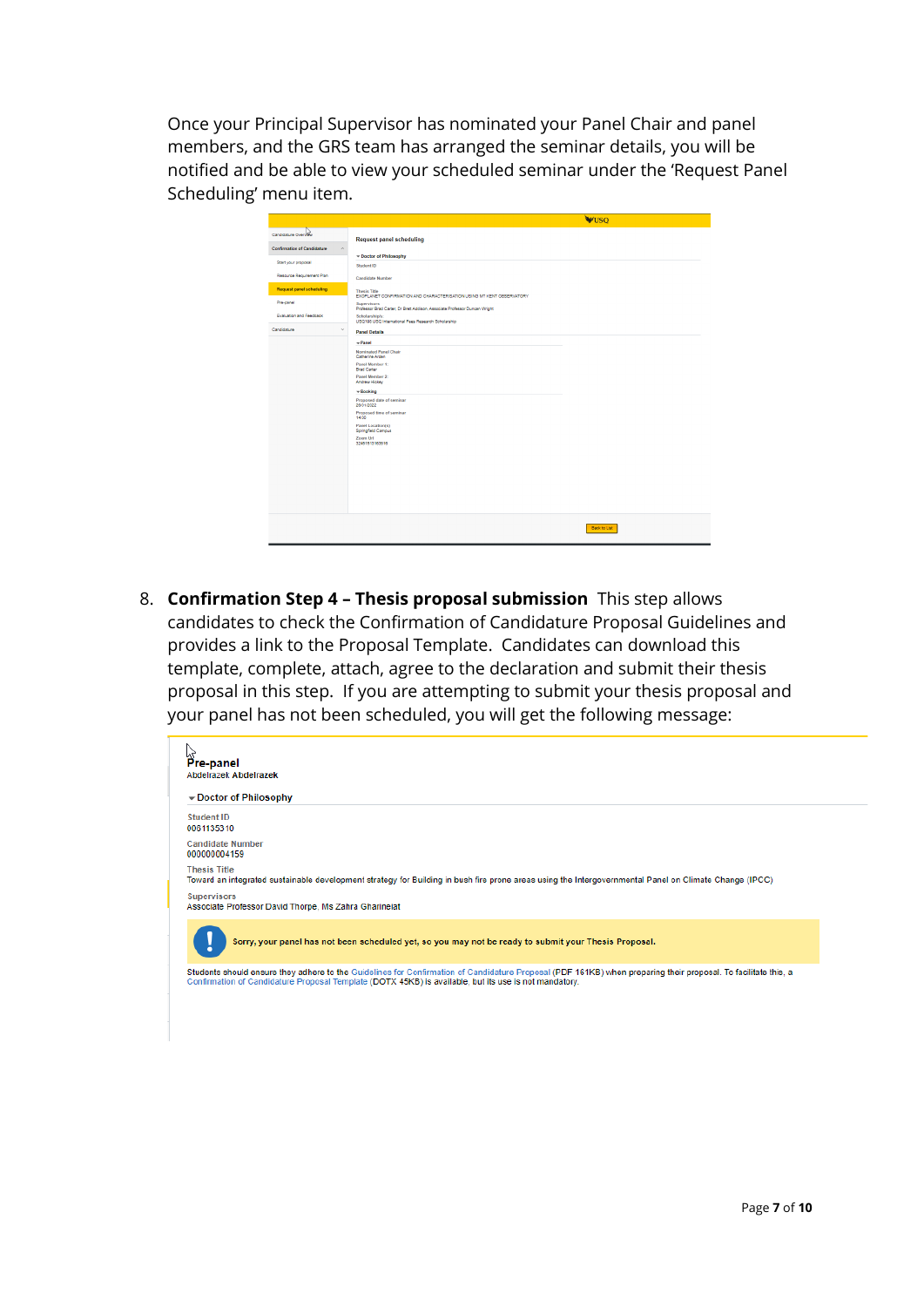If your panel has been scheduled, you will see the page below and be able to submit your thesis proposal

| $\leq$ Exit                                                   | <b>WUSO</b>                                                                                                                                                                                                                                                               |  |  |
|---------------------------------------------------------------|---------------------------------------------------------------------------------------------------------------------------------------------------------------------------------------------------------------------------------------------------------------------------|--|--|
| Candidature Overview <sub>ilm</sub>                           | <b>Thesis Proposal Submission</b>                                                                                                                                                                                                                                         |  |  |
| <b>Confirmation of Candidature</b><br>$\widehat{\phantom{a}}$ |                                                                                                                                                                                                                                                                           |  |  |
| Start your proposal                                           | Doctor of Philosophy<br><b>Student ID</b>                                                                                                                                                                                                                                 |  |  |
| <b>Resource Requirement Plan</b>                              | <b>Candidate Number</b>                                                                                                                                                                                                                                                   |  |  |
| Request panel scheduling                                      | <b>Thesis Title</b>                                                                                                                                                                                                                                                       |  |  |
| <b>Thesis Proposal Submission</b>                             | <b>Supervisors</b>                                                                                                                                                                                                                                                        |  |  |
| <b>Evaluation and Feedback</b>                                | Candidates should ensure they adhere to the Guidelines for Confirmation of Candidature Proposal (PDF 161KB) when preparing their proposal. To facilitate this, a<br>Confirmation of Candidature Proposal Template (DOTX 45KB) is available, but its use is not mandatory. |  |  |
| $\checkmark$<br>Candidature                                   | <b>Thesis Proposal Submission</b>                                                                                                                                                                                                                                         |  |  |
|                                                               | I confirm that the thesis proposal I am attaching is the draft that I wish to submit to my Confirmation of Candidature Panel.<br><b>Yes</b>                                                                                                                               |  |  |
|                                                               | <b>Add Attachment</b>                                                                                                                                                                                                                                                     |  |  |
|                                                               | No attachments for this request.                                                                                                                                                                                                                                          |  |  |
|                                                               | Submit                                                                                                                                                                                                                                                                    |  |  |

Candidates can attach their proposal by agreeing to the declaration and selecting the 'Add Attachment' button.

8.1 Click the ' Add Attachment' button

|  | <b>Service</b><br>$\sim$         |
|--|----------------------------------|
|  | No attachments for this request. |

8.2 Clicking the 'My Device' icon and select the file you wish to upload

**File Attachment** 

| <b>Choose From</b> |  |  |  |  |  |
|--------------------|--|--|--|--|--|
|                    |  |  |  |  |  |
|                    |  |  |  |  |  |
| My Device          |  |  |  |  |  |
|                    |  |  |  |  |  |

- 8.3 Click the 'Upload' button followed by the 'DONE' button that will appear in the top right hand corner of the screen. Repeat steps 8.1-8.3 to upload additional documents.
- 9. Click the 'Submit' button to complete the submission of the Thesis Proposal. If you revisit this step, you will be notified that 'You have already submitted your Thesis Proposal'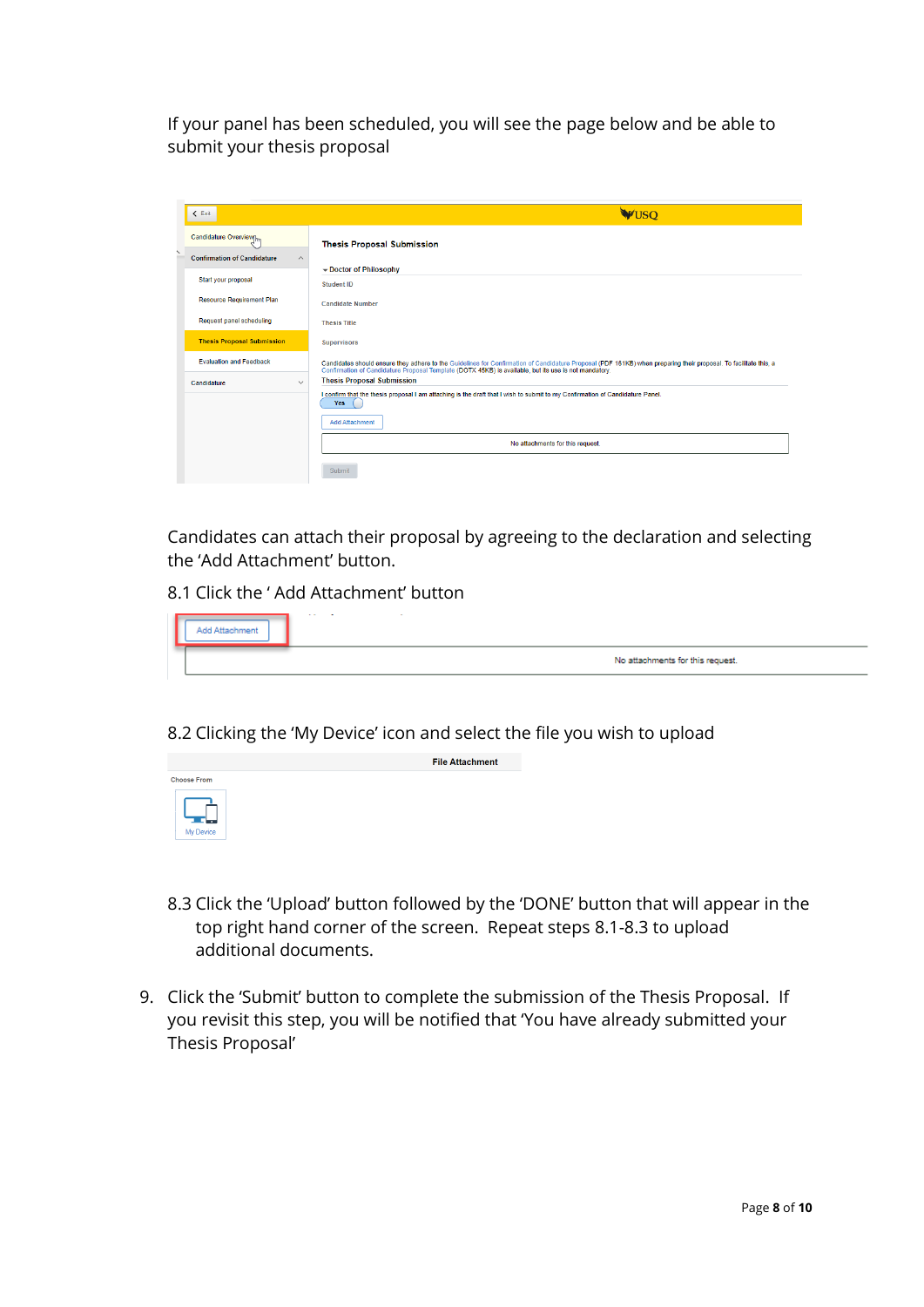

Once your thesis proposal is submitted, your Principal Supervisor endorses this proposal and it is sent to the GRS team.

GRS team downloads the proposal and progresses to Panel Chair and sends via email to all panel members.

### **SEMINAR IS HELD**

10. **Confirmation Step 5 – Evaluation and Feedback.** Panel chair collates detailed feedback from panel members and completes online evaluation and feedback questionnaire. Panel Chair also as the option to upload files. Panel Chair enters overall assessment and progresses to GRS team. All Evaluation and Feedback is available for candidates to view in the Evaluation and Feedback step in the confirmation menu group. The GRS team progresses dependent upon overall grade and will follow up with candidates via USQ email advising of outcome.